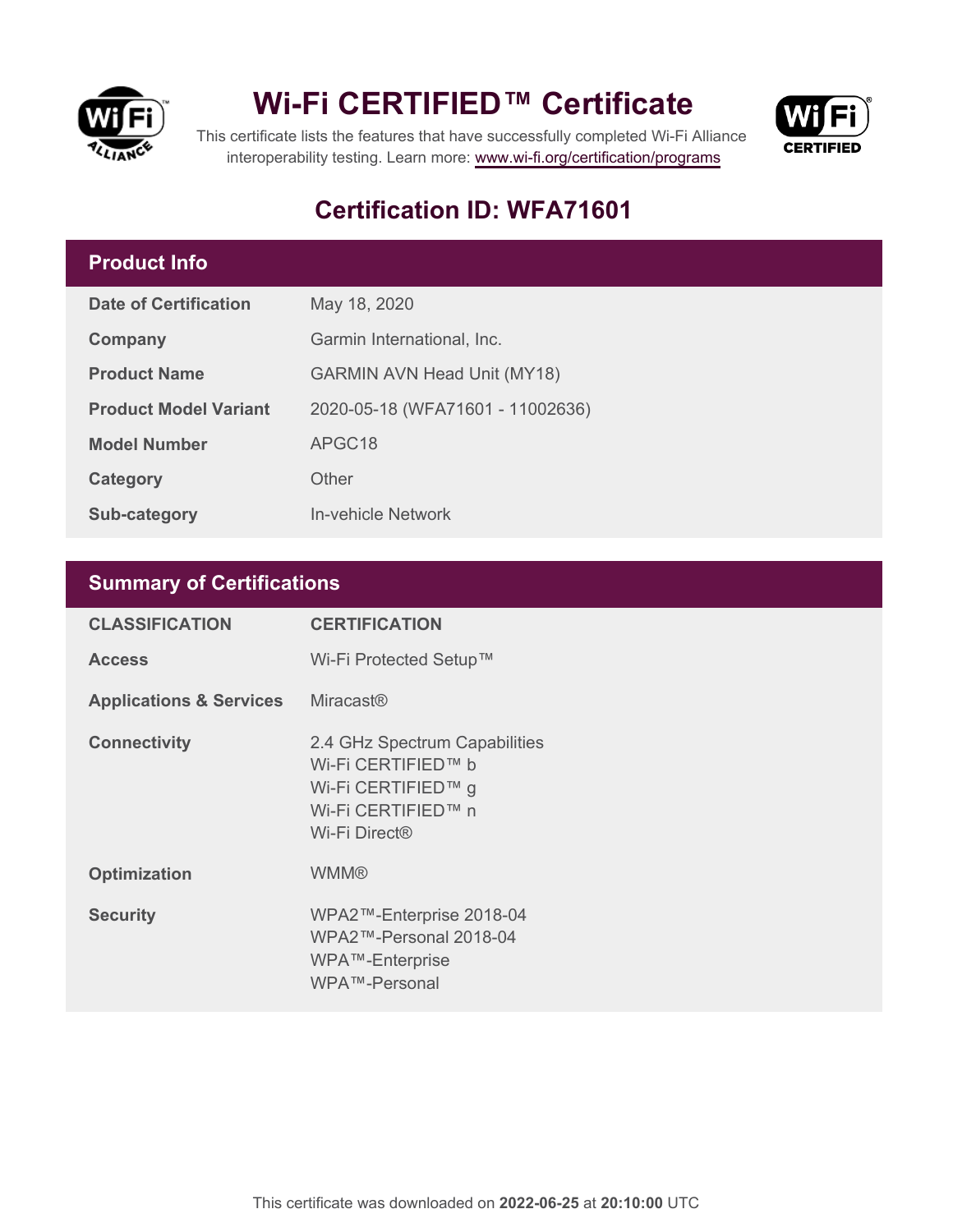

## **Wi-Fi CERTIFIED™ Certificate**

**Certification ID: WFA71601**



| <b>Role: Station</b>                                                                        | Page 2 of 3                                                                       |   |   |  |
|---------------------------------------------------------------------------------------------|-----------------------------------------------------------------------------------|---|---|--|
| <b>Wi-Fi Components</b><br><b>Wi-Fi Component Operating System</b><br>Linux, version: 4.9.8 | <b>RF Architecture</b><br><b>Bands Supported</b><br>Transmit (Tx)<br>Receive (Rx) |   |   |  |
| <b>Wi-Fi Component Firmware</b><br>2.2.2                                                    | $2.4$ GHz                                                                         | 1 | 1 |  |
| <b>Certifications</b>                                                                       |                                                                                   |   |   |  |
| 2.4 GHz Spectrum Capabilities                                                               | Wi-Fi CERTIFIED™ n (continued)                                                    |   |   |  |
| 20 MHz Channel Width in 2.4 GHz                                                             | Short Guard Interval                                                              |   |   |  |
| <b>WMM®</b>                                                                                 | Wi-Fi Direct®                                                                     |   |   |  |
| WPA2™-Enterprise 2018-04                                                                    | Wi-Fi Protected Setup™                                                            |   |   |  |
| EAP methods<br><b>EAP TLS</b><br><b>EAP TTLS</b><br>PEAPv0                                  | <b>PIN</b><br>Pushbutton                                                          |   |   |  |
| WPA2™-Personal 2018-04                                                                      |                                                                                   |   |   |  |
| <b>WPA™-Enterprise</b>                                                                      |                                                                                   |   |   |  |
| WPA™-Personal                                                                               |                                                                                   |   |   |  |
| Wi-Fi CERTIFIED™ b                                                                          |                                                                                   |   |   |  |
| Wi-Fi CERTIFIED™ g                                                                          |                                                                                   |   |   |  |
| Wi-Fi CERTIFIED™ n                                                                          |                                                                                   |   |   |  |
| <b>STBC</b><br>A-MPDU Tx                                                                    |                                                                                   |   |   |  |